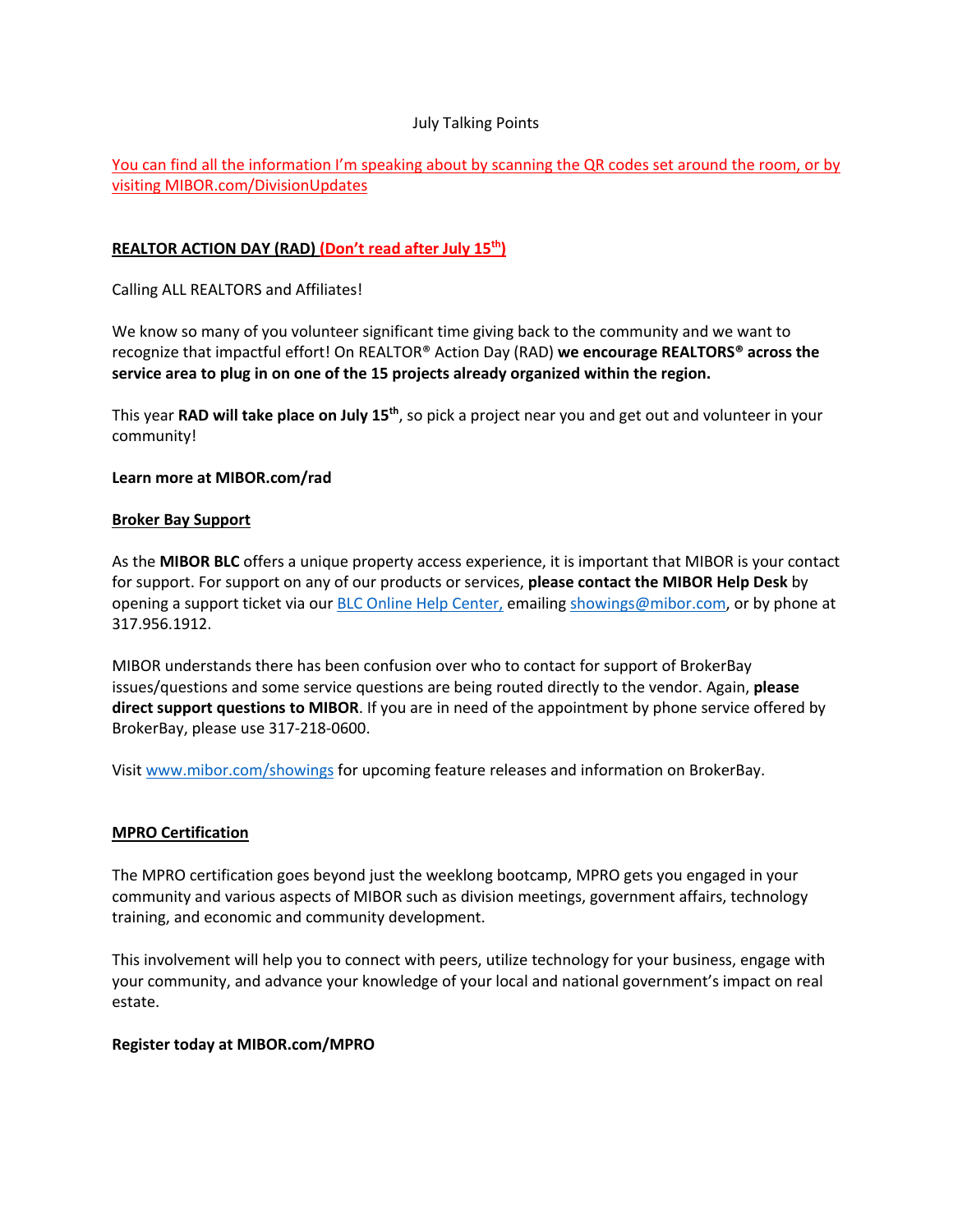## **ECDC Projects**

In late April this year, **MIBOR's ECDC invested in 11 projects around the MIBOR region, totaling \$42,000 in investments.** This was just the second round for this year's investments!

**If you've got a project in your community that needs funding,** MIBOR may be able to help, fill out an application today! Applications are due July 20th and will be reviewed July 28<sup>th</sup>

### **Learn about all the projects supported at MIBOR.com/ECDC**

## **RPAC Projects (Only announce if RPAC trustee does not)**

### **RPAC'S LIKE SUNSCREEN, SO YOU DON'T GET BURNED**

When we say 'RPAC's got your back' we mean it!

Advocacy efforts at each level of government have **protected** your business, strengthened the marketplace, and saved your clients' money.  (CHOOSE ONE BULLETED EXAMPLE)

- Without a voice at the table, REALTORS® wouldn't have qualified for the 20% business income deduction for pass through entities when tax reform laws were passed. Check your calculator on this one – what would equate to 20% of your business income at the end of the year **before** expenses? That number right there, has been **protected** by RPAC.
- And what good would that deduction do if legislation were enacted to add a sales tax on services and your commission? How would you be impacted if required to take 7% off your commission earnings at the end of the year and send it back to the State? Luckily IAR and partnering organizations shut that legislation down at the Statehouse last session, but we are certain to see it pop up again and again.

These are just two of many examples of RPAC wins.

Wins happen each day because you have dedicated staff at each level of government monitoring legislation, testifying on key issues, and educating decision makers on the impact their bills may have on our industry.

**Your investment to RPAC is how you become a part of the advocacy and REALTOR® Party success story.**

#### **3 Ways to Invest:**

- Invest in 2 minutes at mibor.com/rpac
- Mail check made to MIBOR RPAC to the MIBOR office (1912 N Meridian)
- Call Lacey, 317-956-5252, and she can take your investment over the phone